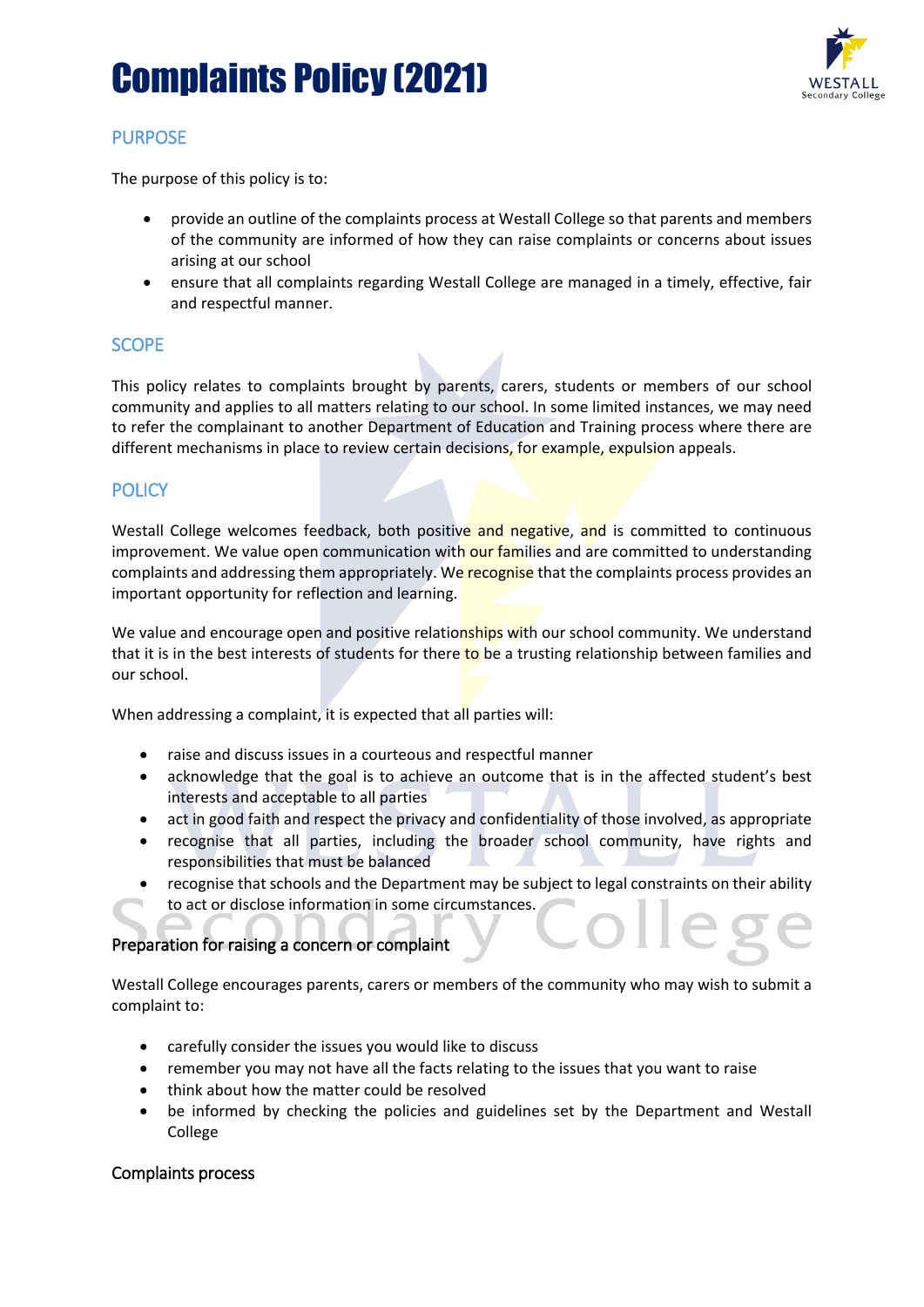# Complaints Policy (2021)



Westall College is always happy to discuss with parents/carers and community members any concerns that they may have. Concerns in the first instance should be directed to your child's teacher, Year Level Coordinators, Educational Leader, Assistant Principal or Principal. Where possible, school staff will work with you to ensure that your concerns are appropriately addressed.

Where concerns cannot be resolved in this way, parents or community members may wish to make a formal complaint to the Principal or Assistant Principal, noting that formal complaints should be directed to a member of the school's leadership team.

If you would like to make a formal complaint, in most cases, depending on the nature of the complaint raised, our school will first seek to understand the issues and will then convene a resolution meeting with the aim of resolving the complaint together. The following process will apply:

- 1. **Complaint received:** Please either email, telephone or arrange a meeting through the front office with the appropriate Educational Leader Assistant Principal or Principal, to outline your complaint so that we can fully understand what the issues are. We can discuss your complaint in a way that is convenient for you, whether in writing, in person or over the phone.
- 2. **Information gathering:** Depending on the issues raised in the complaint, the Principal, Assistant Principal, educational leader or nominee may need to gather further information to properly understand the situation. This process may also involve speaking to others to obtain details about the situation or the concerns raised.
- 3. **Response:** Where possible, a resolution meeting will be arranged with the Assistant Principal/Principal to discuss the complaint with the objective of reaching a resolution satisfactory to all parties. If after the resolution meeting we are unable to resolve the complaint together, we will work with you to produce a written summary of the complaint in the event you would like to take further action about it. In some circumstances, the Principal may determine that a resolution meeting would not appropriate. In this situation, a response to the complaint will be provided in writing.
- 4. **Timelines:** Westall College will acknowledge receipt of your complaint as soon as possible (usually within 48 hours) and will seek to resolve complaints in a timely manner. Depending on the complexity of the complaint, Westall College may need some time to gather enough information to fully understand the circumstances of your complaint. We will endeavour to complete any necessary information gathering and hold a resolution meeting where appropriate within 10 working days of the complaint being raised. In situations where further time is required, Westall College will consult with you and discuss any interim solutions to the dispute that can be put in place.

## Resolution

Where appropriate, Westall College may seek to resolve a complaint by:

- an apology or expression of regret
- a change of decision
- a change of policy, procedure or practice
- offering the opportunity for student counselling or other support
- other actions consistent with school values that are intended to support the student, parent and school relationship, engagement, and participation in the school community.